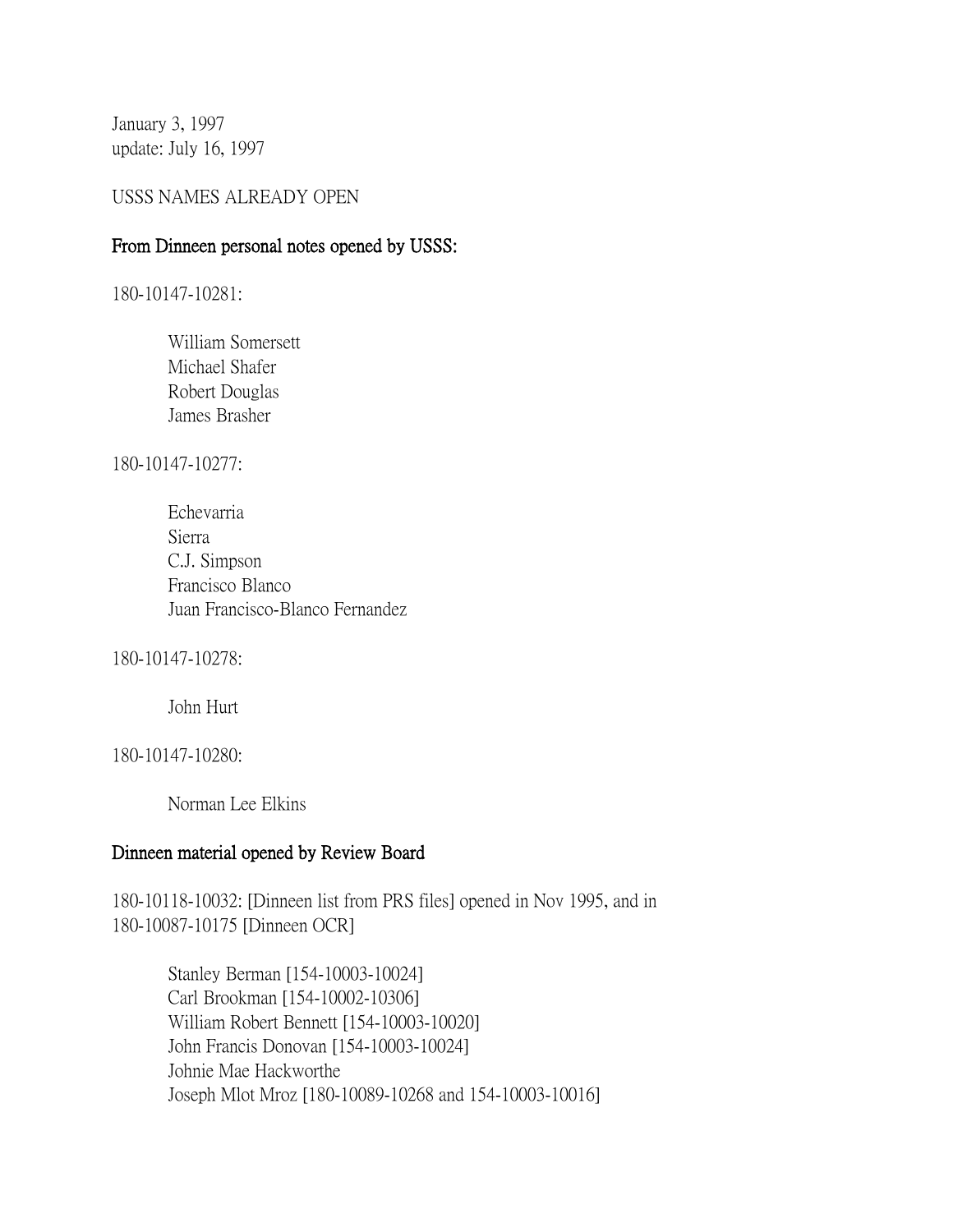Barney Grant Powell Peppi Duran Flores Wayne L. Gainey John William Warrington Marvin Langdon Parker [Langdon P. Marvin, Jr. 154-10003-10043] Joseph Jesse Gilliam

Open in 180-10087-10175:

Timothy McGhee

#### Names open in other sources:

Milton Rosen in FBI 97-74-1 (New Orleans FPCC) and 154-10003-10019

Gifford C. Emery (and Bruce and James) in 008136 opened by Board at Nov. 1995 meeting

Herbert and Olga Butterworth

J.A. Milteer

Thomas Vallee

Wayne Gainey

Jeannette E. Treadwell [open in 154-10002-10309]

James A. Bradley [open in 154-10002-10310]

James B. Hubka [open in 154-10002-10311]

## DeFreese HSCA Interview:

Rohinski

Derber

## Houston Protective Survey: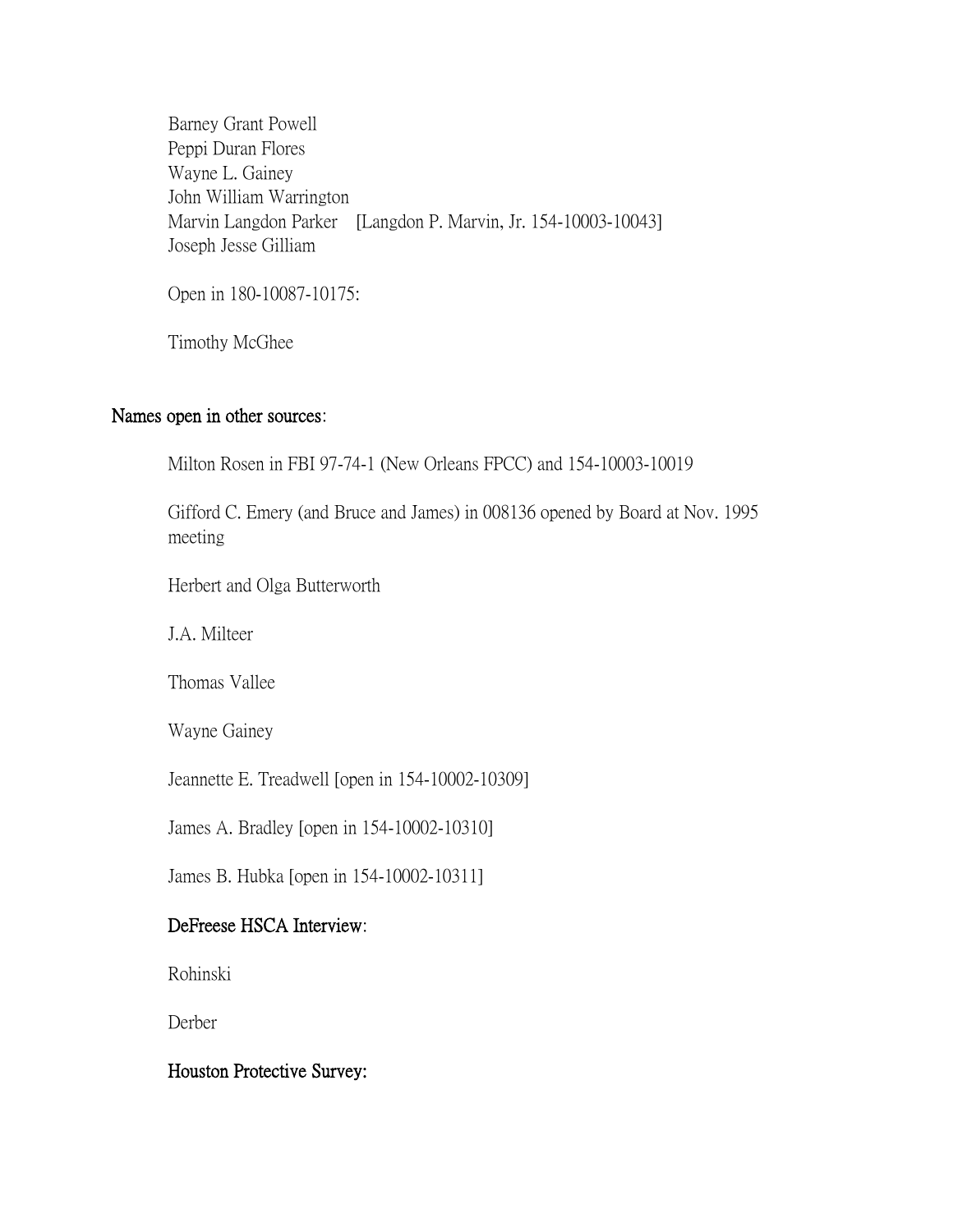Ben Fry

Jonnie May Shaufler

## Open in 179-30002-10002:

Louis Mayer Wolfson

# Names open in Protective Surveys:

154-10003-10001:

Charles Weaver

William Worthy

154-10003-10016:

Jozef Mlot Mroz

154-10003-10017:

J. Metz Rollins John Robert Lewis

154-10003-10018:

Grady H. Lawley

154-10003-10019:

Milton Rosen Mortimer Scheer

154-10003-10020:

William Robert Bennett

154-10003-10024: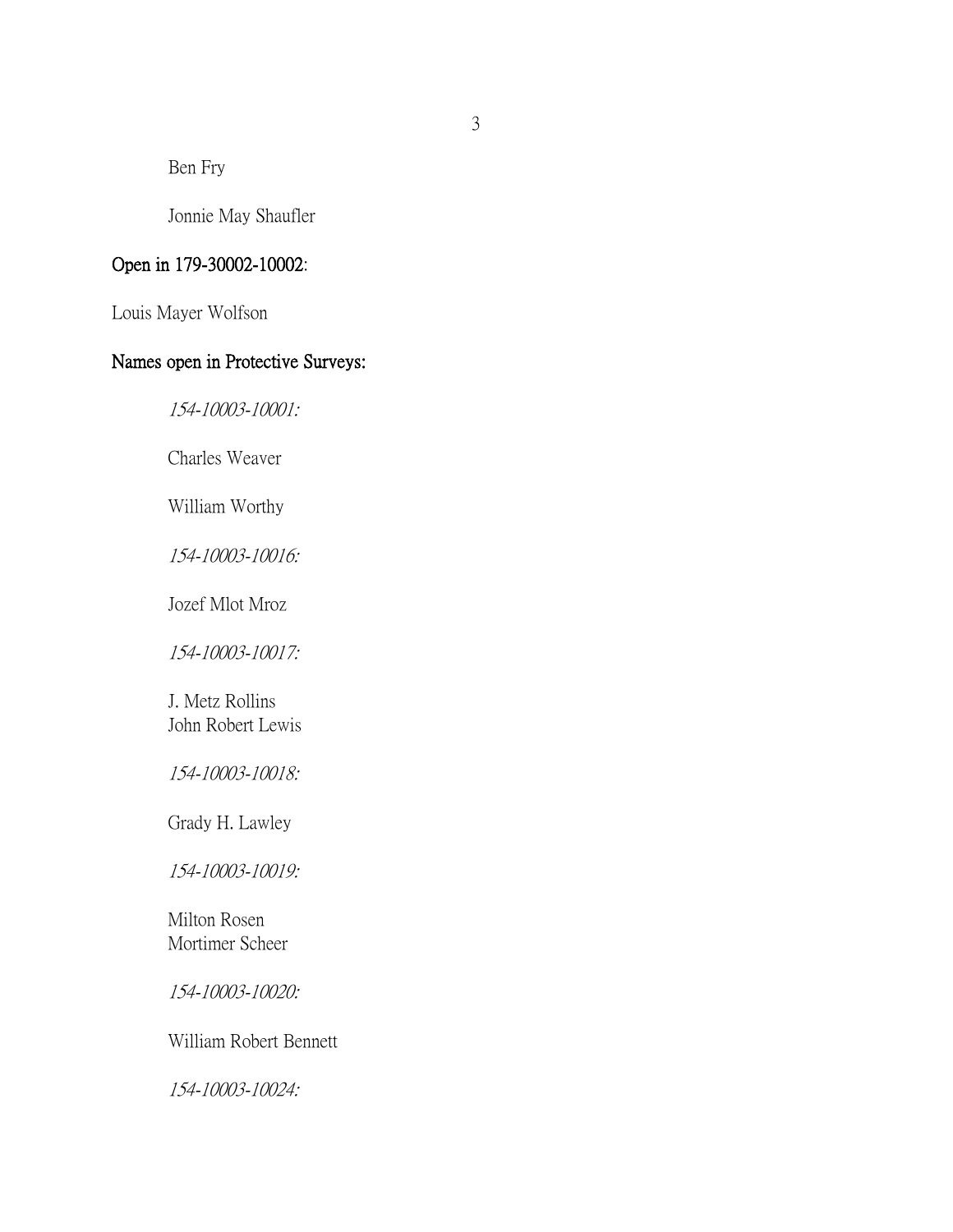Stanley Berman John Francis Donavan

154-10003-10043:

Thomas Lopez de Victoria Langdon P. Marvin

154-10003-10044:

Edward Joseph Poltl, Sr.

154-10002-10422:

Rohinski Derber Carlos Miranda Felipe Rivero Diaz Lanz